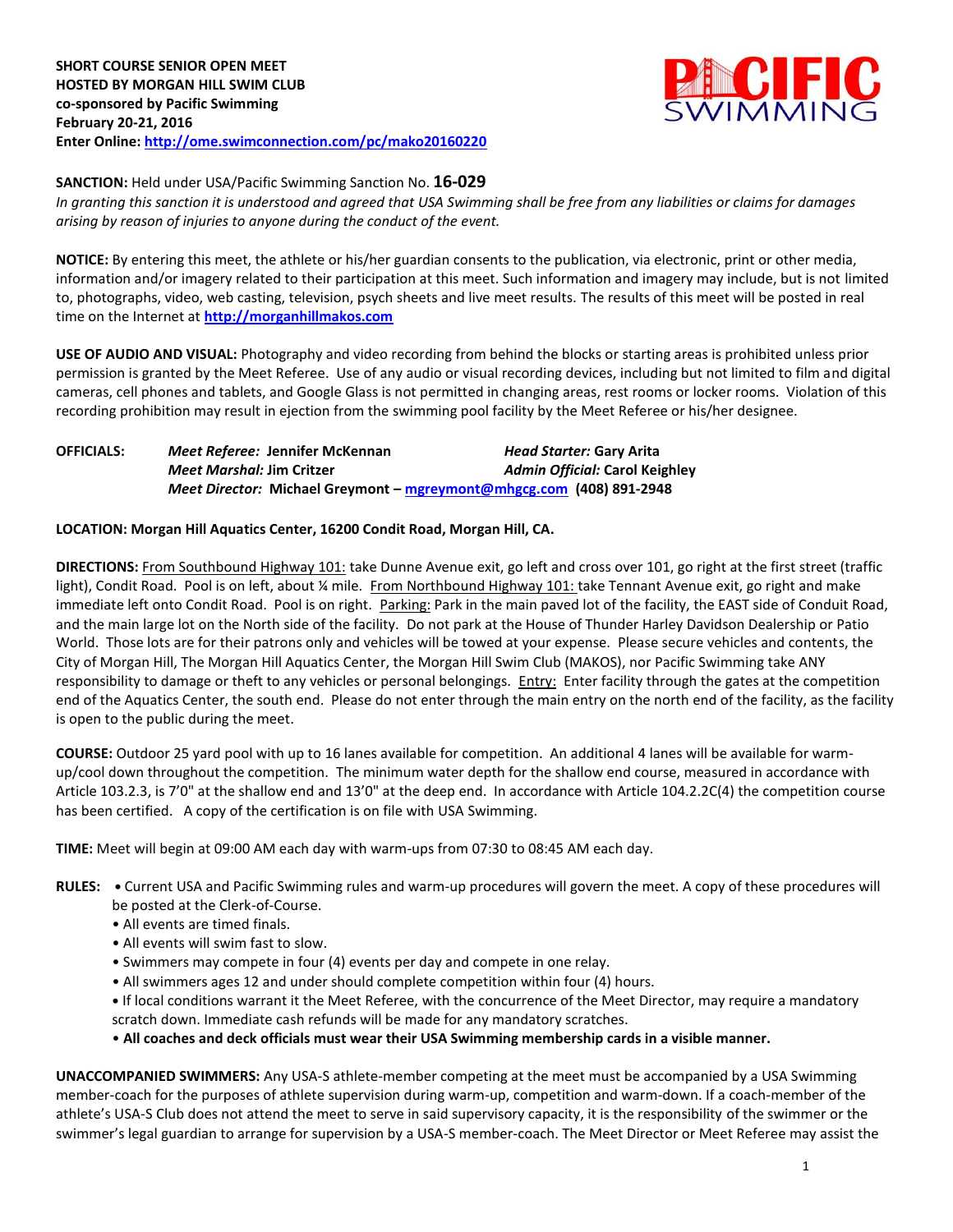swimmer in making arrangements for such supervision; however, it is recommended that such arrangements be made in advance of the meet by the athlete's USA-S Club Member-Coach.

**ATTENTION HIGH SCHOOL SWIMMERS:** If you are a high school swimmer in season, you need to be Unattached from this meet. It is the swimmers responsibility to be Unattached from this meet. You can un-attach at the meet if necessary. This does not apply to swimmers swimming under the rules of the Nevada Interscholastic Activities Association (NIAA).

**RACING STARTS:** Swimmers must be certified by a USA-S member-coach as being proficient in performing a racing start, or must start the race in the water. It is the responsibility of the swimmer or the swimmer's legal guardian to ensure compliance with this requirement.

**RESTRICTIONS:** • Smoking and the use of other tobacco products is prohibited on the pool deck, in the locker rooms, in spectator seating, on standing areas and in all areas used by swimmers, during the meet and during warm-up periods.

- Sale and use of alcoholic beverages is prohibited in all areas of the meet venue.
- No glass containers are allowed in the meet venue.
- No propane heaters are permitted except for snack bar/meet operations. Or any other open flame devices.
- All shelters must be properly secured.
- Changing into or out of swimsuits other than in locker rooms or other designated areas is prohibited.

• Destructive devices, to include but not limited to, explosive devices and equipment, firearms (open or concealed), blades, knives, mace, stun guns and blunt objects are strictly prohibited in the swimming facility and its surrounding areas. If observed, the Meet Referee or his/her designee may ask that these devices be stored safely away from the public or removed from the facility. Noncompliance may result in the reporting to law enforcement authorities and ejection from the facility. Law enforcement officers (LEO) are exempt per applicable laws.

**ELIGIBILITY:** • Swimmers must be current members of USA-S and enter their name and registration number on the meet entry card as they are shown on their Registration Card. If this is not done, it may be difficult to match the swimmer with the registration and times database. The meet host will check all swimmer registrations against the SWIMS database and if not found to be registered, the Meet Director shall accept the registration at the meet (a \$10 surcharge will be added to the regular registration fee). Duplicate registrations will be refunded by mail.

• Swimmers 13/Over are eligible to enter this meet. There is no proof of time. Entry times should be the swimmers actual time and not the minimum standard.

- Swimmers 11 and 12 years of age must meet the Senior Open time standard as outlined by Pacific Swimming time verification procedures. No refunds will be given if a time cannot be proven.
- Swimmers under the age of 11 years are not eligible to compete.
- Disabled swimmers are welcome to attend this meet and should contact the Meet Director or Meet Referee regarding special accommodations.
- No time conversions will be accepted.
- Entries with "NO TIME" will be rejected.

**SEEDING:** Event seeding will be in the following order: conforming short course yards, non-conforming long course meters, and non-conforming short course meters - USA Swimming rules 207.11.7B.

**CHECK-IN:** The meet will be deck seeded. Swimmers must check-in at the Clerk-of-Course. No event shall be closed more than 30 minutes before the scheduled start of the session. Close of check‐in for all events shall be no more than 60 minutes before the estimated time of the start of the first heat of the event. Swimmers who do not check-in will not be allowed to compete in the event.

**SCRATCH RULE:** Swimmers entered in a timed final individual event that is seeded on the deck that have checked in for that event, must swim in the event unless they notify the clerk of the course before seeding for that event has begun that they wish to scratch. Failure to swim an event will result in being barred from their next individual event in which the swimmer is entered on that day or the next meet day, whichever if first.

**ENTRY FEES:** \$6.50 per individual event plus an \$8.00 per swimmer participation fee. Entries will be rejected if payment is not sent at time of request. No late entries will be accepted. No refunds will be made, except mandatory scratch downs. Relays are \$16.00 per team. Relay only swimmers do not need to pay the participation fee.

**ONLINE ENTRIES:** To enter online go to **<http://ome.swimconnection.com/pc/mako20160220>** to receive an immediate entry confirmation this method requires payment by credit card. Swim Connection LLC charges a processing fee for this service, equal to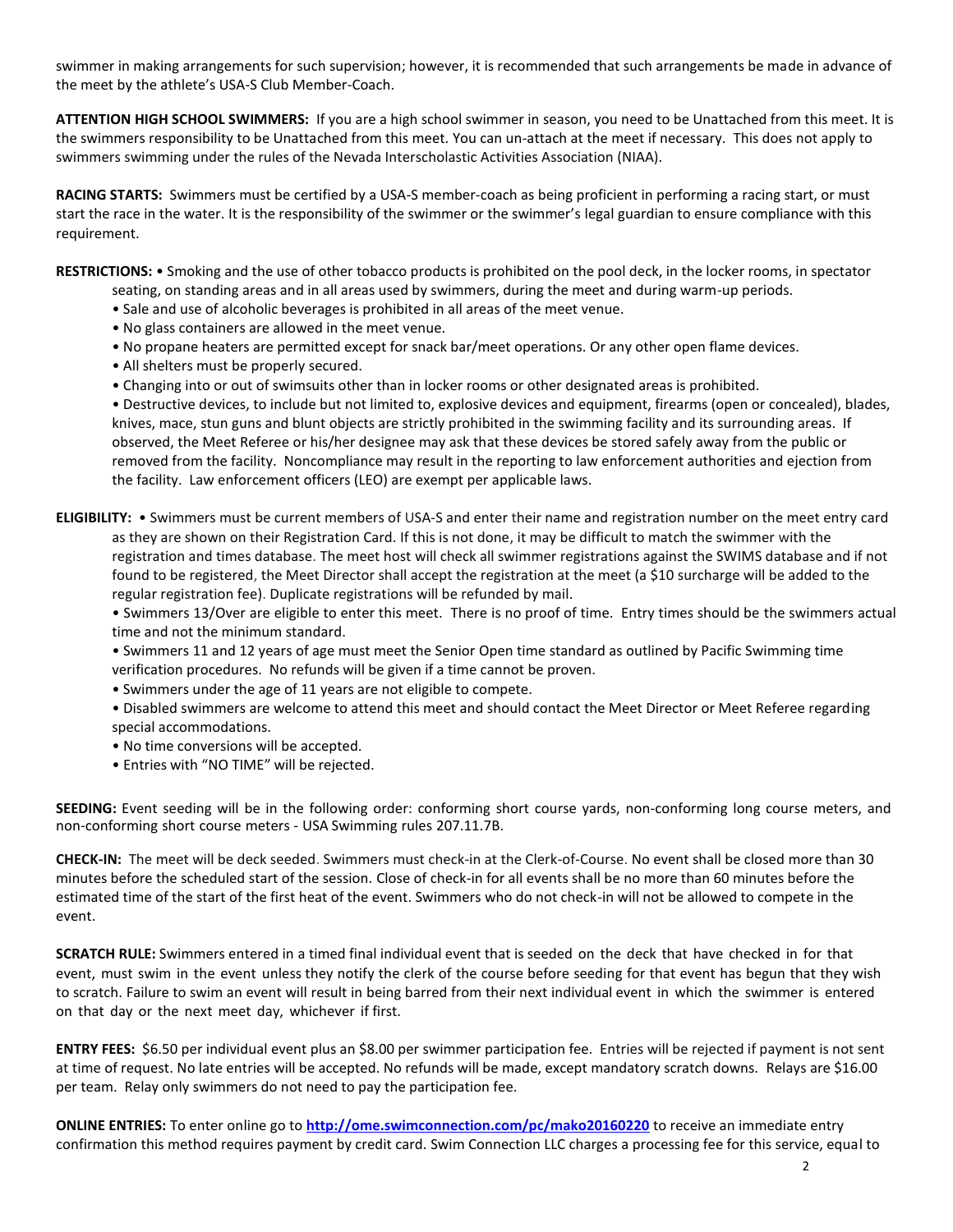\$1 per swimmer plus 5% of the total Entry Fees. Please note that the processing fee is a separate fee from the Entry Fees. If you do not wish to pay the processing fee, enter the meet using a mail entry. **Entering online is a convenience, is completely voluntary, and is in no way required or expected of a swimmer by Pacific Swimming.** Online entries will be accepted through Wednesday, **February 10, 2016.**

**MAILED OR HAND DELIVERED ENTRIES:** Entries must be on the attached consolidated entry form. Forms must be filled out completely and printed clearly with swimmers best time. Entries must be entered using the current Pacific Swimming procedure: and postmarked by midnight, Monday, **February 8, 2016** or hand delivered by 6:30 p.m. Wednesday, **February 10, 2016** Requests for confirmation of receipt of entries should include a self-addressed envelope.

**Make check payable to: Morgan Hill Swim Club Mail entries to: Michael Greymont Hand deliver entries to: Michael Greymont 409 Tennant Station #423 409 Tennant Station #423 Morgan Hill, CA 95037 Morgan Hill, CA 95037**

**AWARDS:** None.

**ADMISSION:** Free. A program will be available for a small fee

**HOSPITALITY:** Hospitality available for coaches, officials, timers, and volunteers. Lunches will be provided for coaches and working deck officials. There **will** be a snack bar.

### **MISCELLANEOUS:**

| Saturday February 20, 2016 |                         |    |  |  |  |  |  |  |  |
|----------------------------|-------------------------|----|--|--|--|--|--|--|--|
| <b>EVENT#</b>              | <b>EVENT#</b>           |    |  |  |  |  |  |  |  |
| 1                          | 200 BACK                | 2  |  |  |  |  |  |  |  |
| 3                          | 200 BREAST              | 4  |  |  |  |  |  |  |  |
| 5                          | <b>100 FLY</b>          | 6  |  |  |  |  |  |  |  |
| 7                          | 200 IM                  | 8  |  |  |  |  |  |  |  |
| 9                          | <b>100 FREE</b>         | 10 |  |  |  |  |  |  |  |
| 11                         | <b>200 FLY</b>          | 12 |  |  |  |  |  |  |  |
| 13                         | <b>1650 FREE</b>        | 14 |  |  |  |  |  |  |  |
| 15                         | <b>400 MEDLEY RELAY</b> | 16 |  |  |  |  |  |  |  |

### **ORDER OF EVENTS**

|               | Saturday February 20, 2016 |               |               | Sunday February 21, 2016 |    |  |  |
|---------------|----------------------------|---------------|---------------|--------------------------|----|--|--|
| <b>EVENT#</b> | <b>EVENT</b>               | <b>EVENT#</b> | <b>EVENT#</b> | <b>EVENT</b>             |    |  |  |
| 1             | 200 BACK                   | 2             | 17            | 400 I.M.                 | 18 |  |  |
| 3             | 200 BREAST                 | 4             | 19            | <b>500 FREE</b>          | 20 |  |  |
| 5             | <b>100 FLY</b>             | 6             | 21            | 100 BREAST               | 22 |  |  |
| 7             | 200 IM                     | 8             | 23            | 100 BACK                 | 24 |  |  |
| 9             | <b>100 FREE</b>            | 10            | 25            | 50 FREE                  | 26 |  |  |
| 11            | <b>200 FLY</b>             | 12            | 27            | <b>200 FREE</b>          | 28 |  |  |
| 13            | <b>1650 FREE</b>           | 14            | 29            | <b>1000 FREE</b>         | 30 |  |  |
| 15            | 400 MEDLEY RELAY           | 16            | 31            | <b>400 FREE RELAY</b>    | 32 |  |  |

Events 13-14 and 29-30 will be swum fastest to slowest alternating women and men

There will be a 10 minute break before the start of the Relay Events (Events 15-16 and 31-32)

Time standards may be found at:<http://www.pacswim.org/swim-meet-times/standards>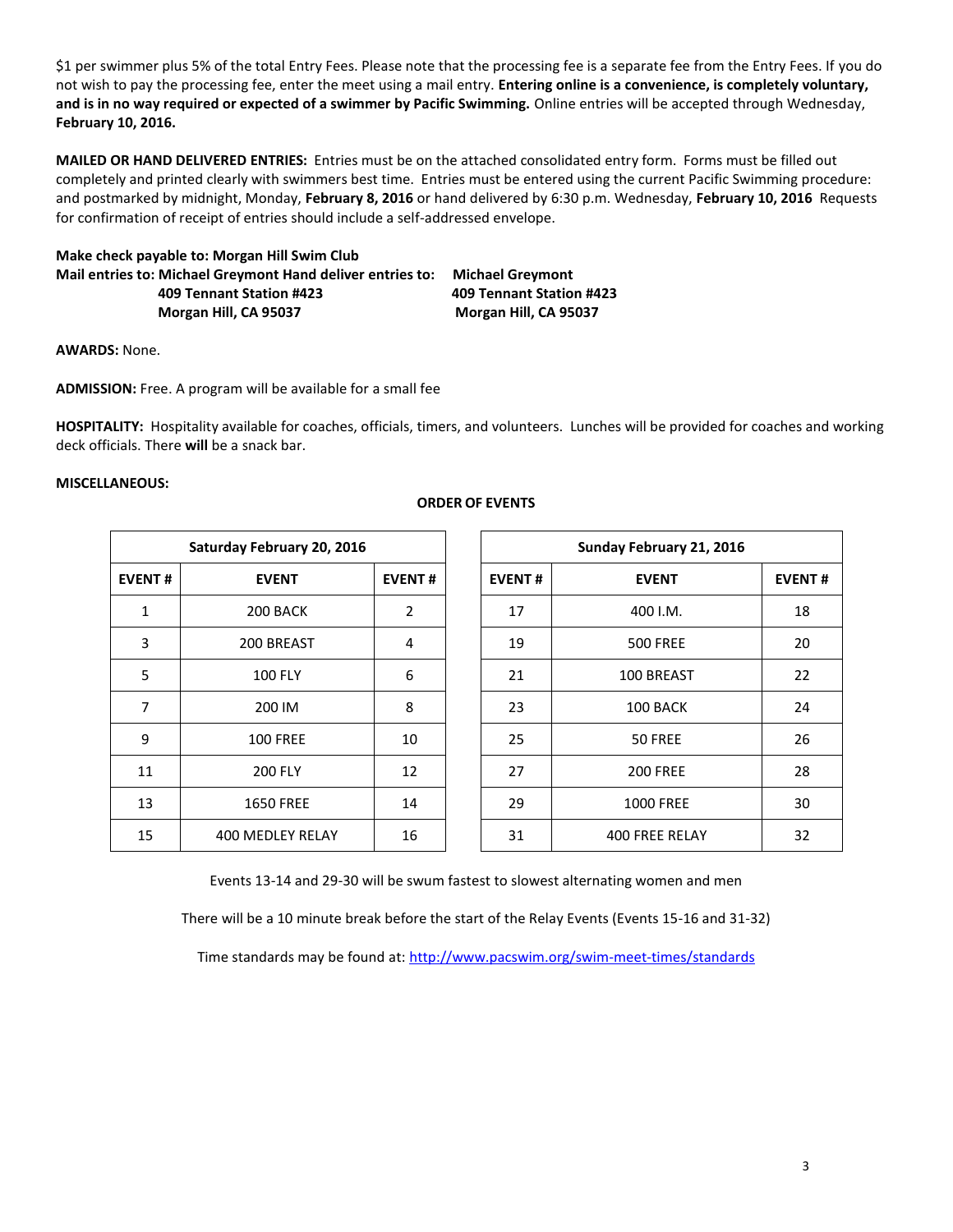# **RELAY ENTRY FORM**

| <b>CLUB</b>        |                                                 |              |   | <b>LSC</b>                  | <b>CLUB ABBREVIATION</b> |                  |               |               |  |
|--------------------|-------------------------------------------------|--------------|---|-----------------------------|--------------------------|------------------|---------------|---------------|--|
|                    |                                                 |              |   |                             |                          |                  |               |               |  |
|                    |                                                 |              |   | Saturday, February 20, 2016 |                          |                  |               |               |  |
| <b>GENDER</b>      | <b>AGE GROUP</b>                                | <b>EVENT</b> | # | A TEAM                      | <b>B TEAM</b>            |                  | <b>C TEAM</b> | <b>D TEAM</b> |  |
|                    |                                                 |              |   |                             |                          |                  |               |               |  |
|                    |                                                 |              |   |                             |                          |                  |               |               |  |
|                    |                                                 |              |   |                             |                          |                  |               |               |  |
|                    |                                                 |              |   |                             |                          |                  |               |               |  |
|                    |                                                 |              |   |                             |                          |                  |               |               |  |
|                    |                                                 |              |   | Sunday February 21, 2016    |                          |                  |               |               |  |
| <b>GENDER</b>      | <b>AGE GROUP</b><br><b>EVENT</b><br>#<br>A TEAM |              |   |                             |                          |                  | <b>C TEAM</b> | <b>D TEAM</b> |  |
|                    |                                                 |              |   |                             |                          |                  |               |               |  |
|                    |                                                 |              |   |                             |                          |                  |               |               |  |
|                    |                                                 |              |   |                             |                          |                  |               |               |  |
|                    |                                                 |              |   |                             |                          |                  |               |               |  |
|                    |                                                 |              |   |                             |                          |                  |               |               |  |
|                    |                                                 |              |   |                             |                          |                  |               |               |  |
|                    |                                                 |              |   |                             |                          |                  |               |               |  |
|                    |                                                 |              |   |                             |                          |                  |               |               |  |
|                    |                                                 |              |   |                             |                          |                  |               |               |  |
|                    |                                                 |              |   |                             |                          |                  |               |               |  |
|                    |                                                 |              |   |                             |                          |                  |               |               |  |
|                    |                                                 |              |   |                             |                          |                  |               |               |  |
|                    |                                                 |              |   |                             |                          |                  |               |               |  |
|                    |                                                 |              |   |                             |                          |                  |               |               |  |
|                    |                                                 |              |   |                             |                          |                  |               |               |  |
|                    |                                                 |              |   |                             |                          | # RELAYS         |               |               |  |
| <b>COACH NAME</b>  |                                                 |              |   |                             |                          |                  |               |               |  |
|                    |                                                 |              |   |                             |                          | <b>RELAY FEE</b> | X \$16.00 EA. |               |  |
|                    |                                                 |              |   |                             |                          | <b>TOTAL</b>     |               |               |  |
| <b>COACH EMAIL</b> |                                                 |              |   |                             |                          |                  |               |               |  |
|                    |                                                 |              |   |                             |                          |                  | \$            |               |  |
|                    |                                                 |              |   |                             |                          |                  |               |               |  |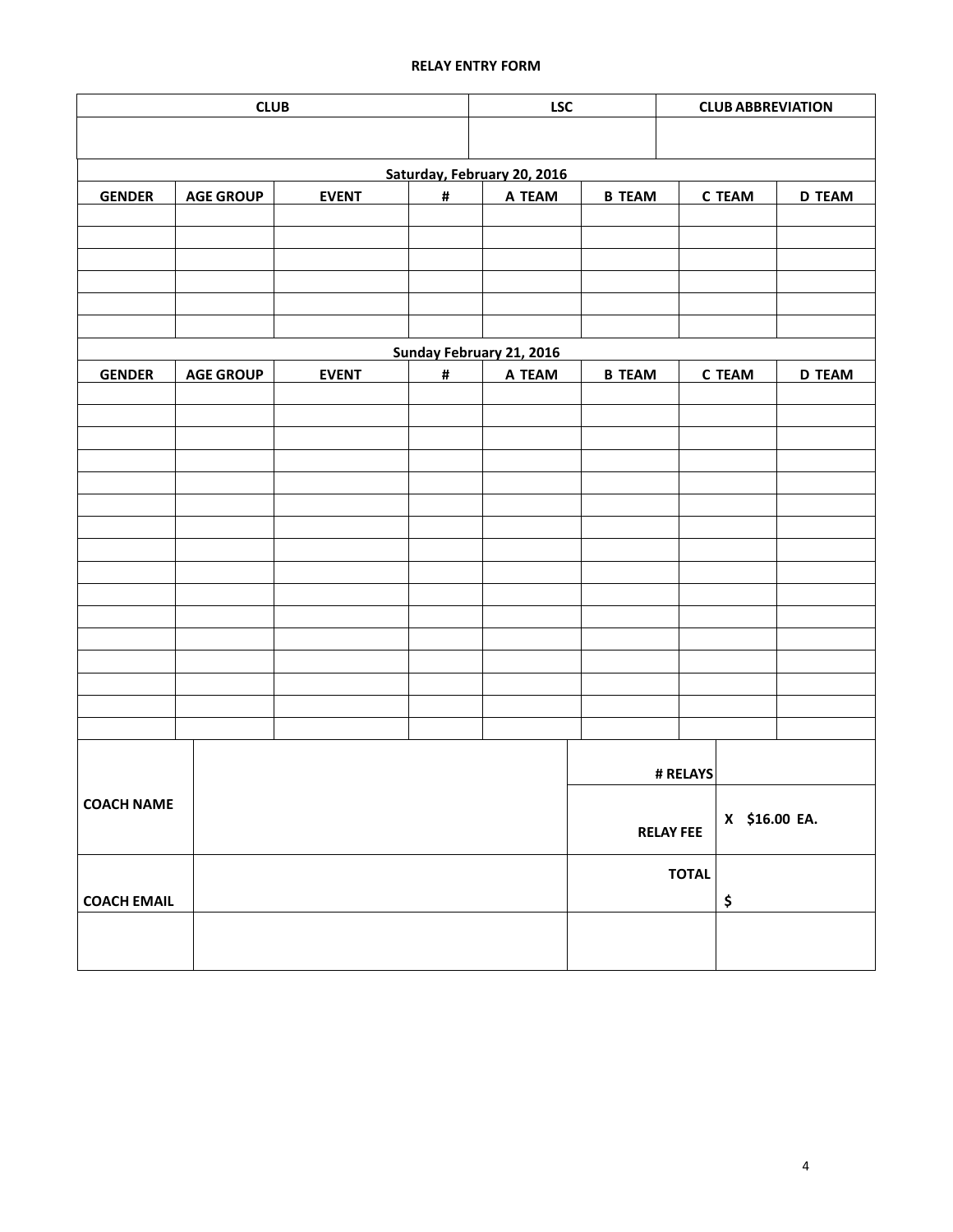## **RELAY ONLY SWIMMERS**

|     | <b>LSC</b>             |                               |  |  |  | <b>CLUB ABBREVIATION</b> |                                  |  |  |  |  |  |  |  |  |
|-----|------------------------|-------------------------------|--|--|--|--------------------------|----------------------------------|--|--|--|--|--|--|--|--|
|     |                        |                               |  |  |  |                          |                                  |  |  |  |  |  |  |  |  |
| AGE | NAME (LAST, FIRST, MI) | <b>GENDER</b>                 |  |  |  |                          | <b>USA-S REGISTRATION NUMBER</b> |  |  |  |  |  |  |  |  |
|     |                        | $M$ F                         |  |  |  |                          |                                  |  |  |  |  |  |  |  |  |
|     |                        | $M$ F                         |  |  |  |                          |                                  |  |  |  |  |  |  |  |  |
|     |                        | $M$ F                         |  |  |  |                          |                                  |  |  |  |  |  |  |  |  |
|     |                        | $M$ F                         |  |  |  |                          |                                  |  |  |  |  |  |  |  |  |
|     |                        | $M$ F                         |  |  |  |                          |                                  |  |  |  |  |  |  |  |  |
|     |                        | $M$ F                         |  |  |  |                          |                                  |  |  |  |  |  |  |  |  |
|     |                        | $M$ F                         |  |  |  |                          |                                  |  |  |  |  |  |  |  |  |
|     |                        | $M$ F                         |  |  |  |                          |                                  |  |  |  |  |  |  |  |  |
|     |                        | $M$ F                         |  |  |  |                          |                                  |  |  |  |  |  |  |  |  |
|     |                        | $M$ F                         |  |  |  |                          |                                  |  |  |  |  |  |  |  |  |
|     |                        | $M$ F                         |  |  |  |                          |                                  |  |  |  |  |  |  |  |  |
|     |                        | $M$ F                         |  |  |  |                          |                                  |  |  |  |  |  |  |  |  |
|     |                        | $M$ F                         |  |  |  |                          |                                  |  |  |  |  |  |  |  |  |
|     |                        | $M$ F                         |  |  |  |                          |                                  |  |  |  |  |  |  |  |  |
|     |                        | $M$ F                         |  |  |  |                          |                                  |  |  |  |  |  |  |  |  |
|     |                        | $M$ F                         |  |  |  |                          |                                  |  |  |  |  |  |  |  |  |
|     |                        | $M$ F                         |  |  |  |                          |                                  |  |  |  |  |  |  |  |  |
|     |                        | $M$ F                         |  |  |  |                          |                                  |  |  |  |  |  |  |  |  |
|     |                        | $M$ F                         |  |  |  |                          |                                  |  |  |  |  |  |  |  |  |
|     |                        | $M$ F                         |  |  |  |                          |                                  |  |  |  |  |  |  |  |  |
|     |                        | $M$ F                         |  |  |  |                          |                                  |  |  |  |  |  |  |  |  |
|     |                        | $M$ F                         |  |  |  |                          |                                  |  |  |  |  |  |  |  |  |
|     |                        | $\mathsf{M} \quad \mathsf{F}$ |  |  |  |                          |                                  |  |  |  |  |  |  |  |  |
|     |                        | $M$ F                         |  |  |  |                          |                                  |  |  |  |  |  |  |  |  |
|     |                        | $\mathsf{M} \quad \mathsf{F}$ |  |  |  |                          |                                  |  |  |  |  |  |  |  |  |
|     |                        | $M$ F                         |  |  |  |                          |                                  |  |  |  |  |  |  |  |  |
|     |                        | $M$ F                         |  |  |  |                          |                                  |  |  |  |  |  |  |  |  |
|     |                        | $M$ F                         |  |  |  |                          |                                  |  |  |  |  |  |  |  |  |
|     |                        | $\mathsf{M} \quad \mathsf{F}$ |  |  |  |                          |                                  |  |  |  |  |  |  |  |  |
|     |                        | $\mathsf{M} \quad \mathsf{F}$ |  |  |  |                          |                                  |  |  |  |  |  |  |  |  |